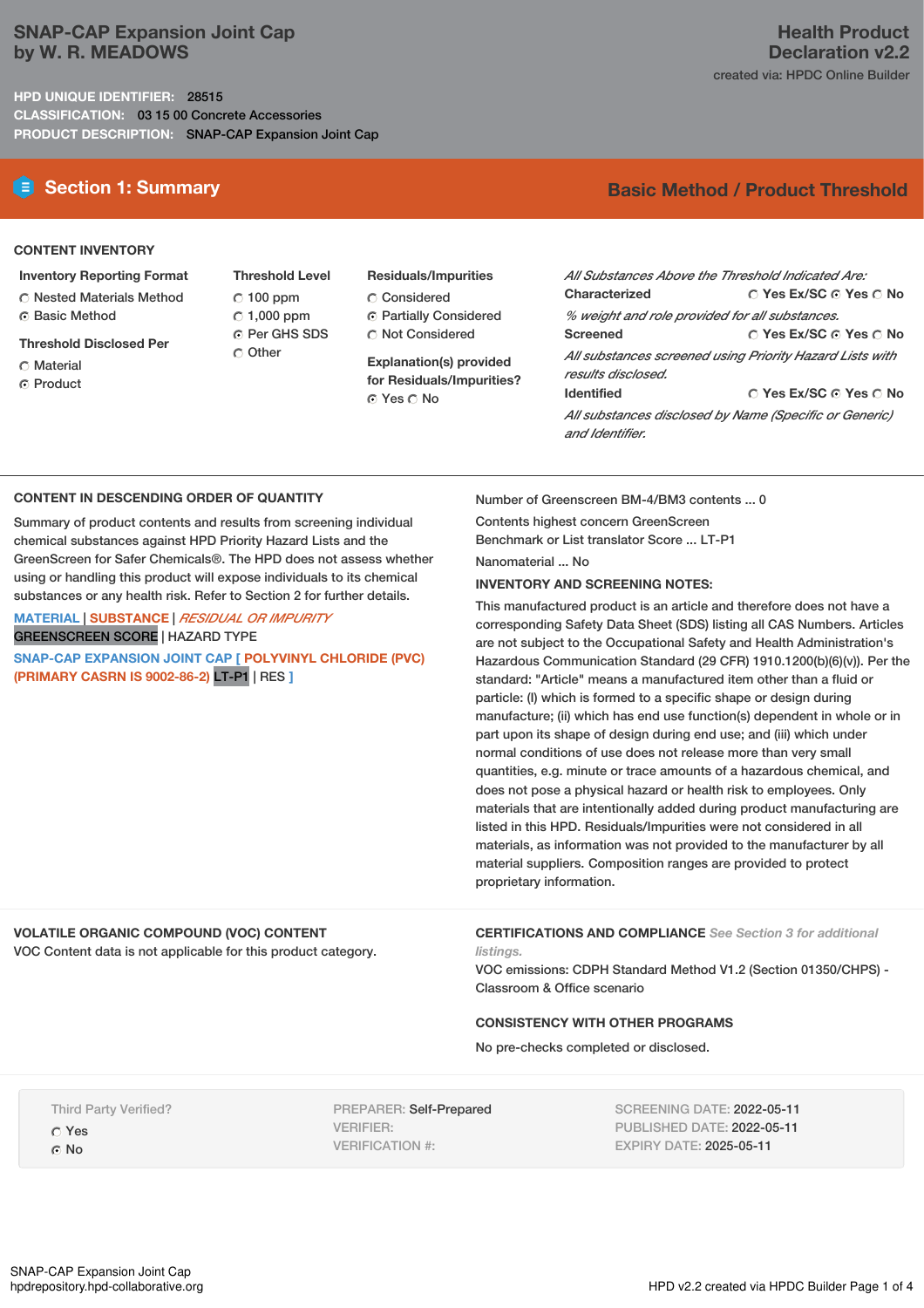This section lists contents in a product based on specific threshold(s) and reports detailed health information including hazards. This HPD uses the *inventory method indicated above, which is one of three possible methods:*

- *Basic Inventory method with Product-level threshold.*
- *Nested Material Inventory method with Product-level threshold*
- *Nested Material Inventory method with individual Material-level thresholds*

Definitions and requirements for the three inventory methods and requirements for each data field can be found in the HPD Open Standard version 2.2, *available on the HPDC website at: [www.hpd-collaborative.org/hpd-2-2-standard](https://www.hpd-collaborative.org/hpd-2-2-standard)*

# **SNAP-CAP EXPANSION JOINT CAP** PRODUCT THRESHOLD: Per GHS SDS RESIDUALS AND IMPURITIES CONSIDERED: Partially RESIDUALS AND IMPURITIES NOTES: Residuals/impurities not considered in all materials; as information was not provided to the manufacturer by all material supplier(s). OTHER PRODUCT NOTES: Only substances that are intentionally added during product manufacturing are listed in the HPD. Composition ranges are provided to protect proprietary information. **POLYVINYL CHLORIDE (PVC) (PRIMARY CASRN IS 9002-86-2)** ID: **93050-82-9** HAZARD SCREENING METHOD: **Pharos Chemical and Materials Library** HAZARD SCREENING DATE: **2022-05-11 7:37:18** %: **99.0000 - 100.0000** GS: **LT-P1** RC: **PostC** NANO: **No** SUBSTANCE ROLE: **Structure component** HAZARD TYPE AGENCY AND LIST TITLES WARNINGS RES **AOEC - Asthmagens** AOEC - Asthmagens Asthmagen (Rs) - sensitizer-induced

SUBSTANCE NOTES: Exact percentage of this substance not disclosed to protect proprietary information.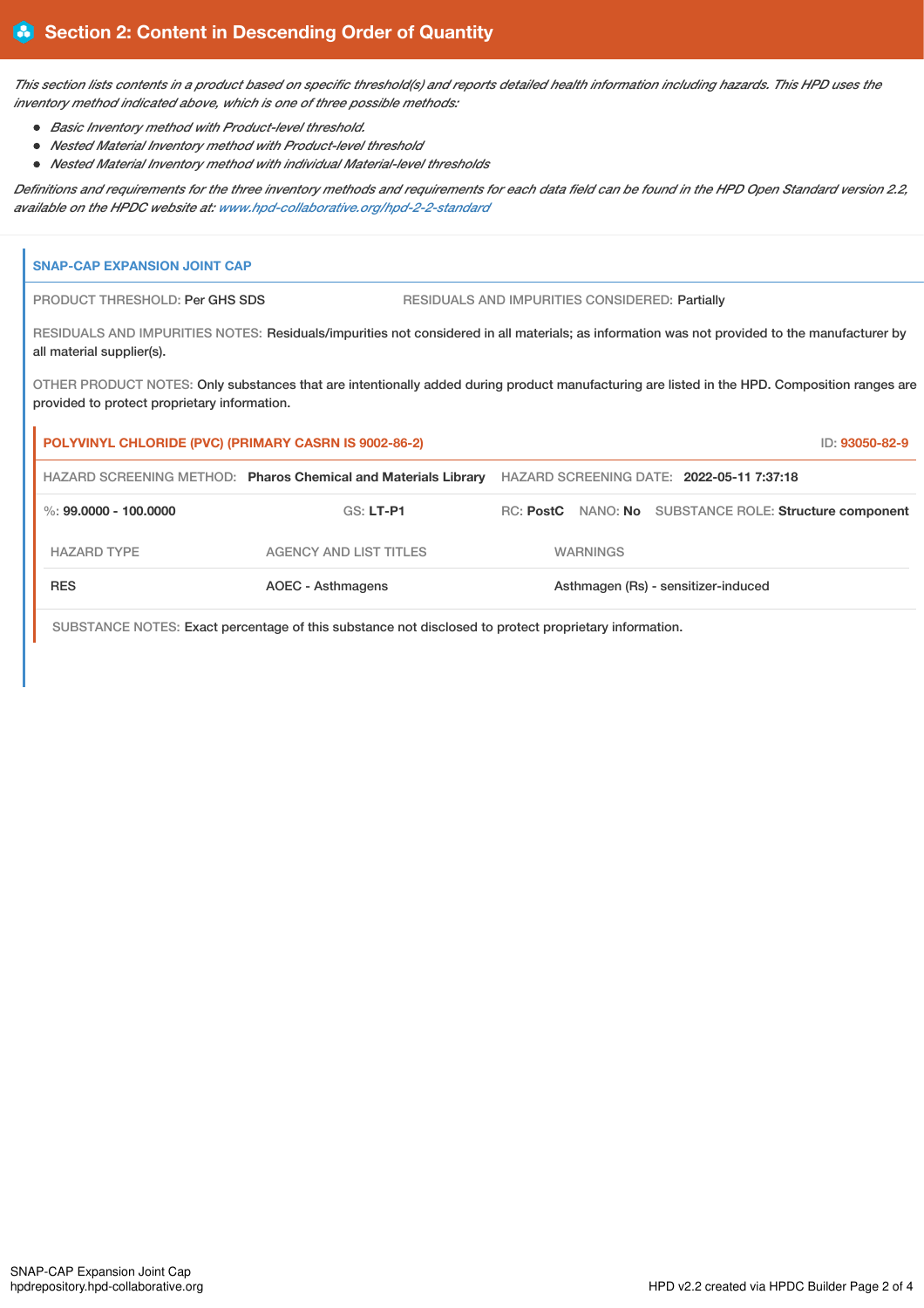This section lists applicable certification and standards compliance information for VOC emissions and VOC content. Other types of health or *environmental performance testing or certifications completed for the product may be provided.*

| <b>VOC EMISSIONS</b>              | CDPH Standard Method V1.2 (Section 01350/CHPS) - Classroom & Office scenario |              |                              |
|-----------------------------------|------------------------------------------------------------------------------|--------------|------------------------------|
| CERTIFYING PARTY: Self-declared   | ISSUE DATE: 2022-05-                                                         | EXPIRY DATE: | CERTIFIER OR LAB: <b>TBD</b> |
| <b>APPLICABLE FACILITIES: ALL</b> | 11                                                                           |              |                              |
| CERTIFICATE URL:                  |                                                                              |              |                              |

CERTIFICATION AND COMPLIANCE NOTES: CDPH VOC Emissions - TBD (Not yet tested) Note: Per LEED v4.0 and LBC, CDPH Testing is required for interior products only. If SNAP-CAP is used "exterior", CDPH Testing not required.

### **Section 4: Accessories**

This section lists related products or materials that the manufacturer requires or recommends for installation (such as adhesives or fasteners). maintenance, cleaning, or operations. For information relating to the contents of these related products, refer to their applicable Health Product *Declarations, if available.*

No accessories are required for this product.

### **Section 5: General Notes**

Only substances that are intentionally added during product manufacturing are listed in the HPD. Composition ranges are provided to protect proprietary information. Residuals/Impurities could not be considered for all materials as information was not provided to the manufacturer by all raw material supplier(s).